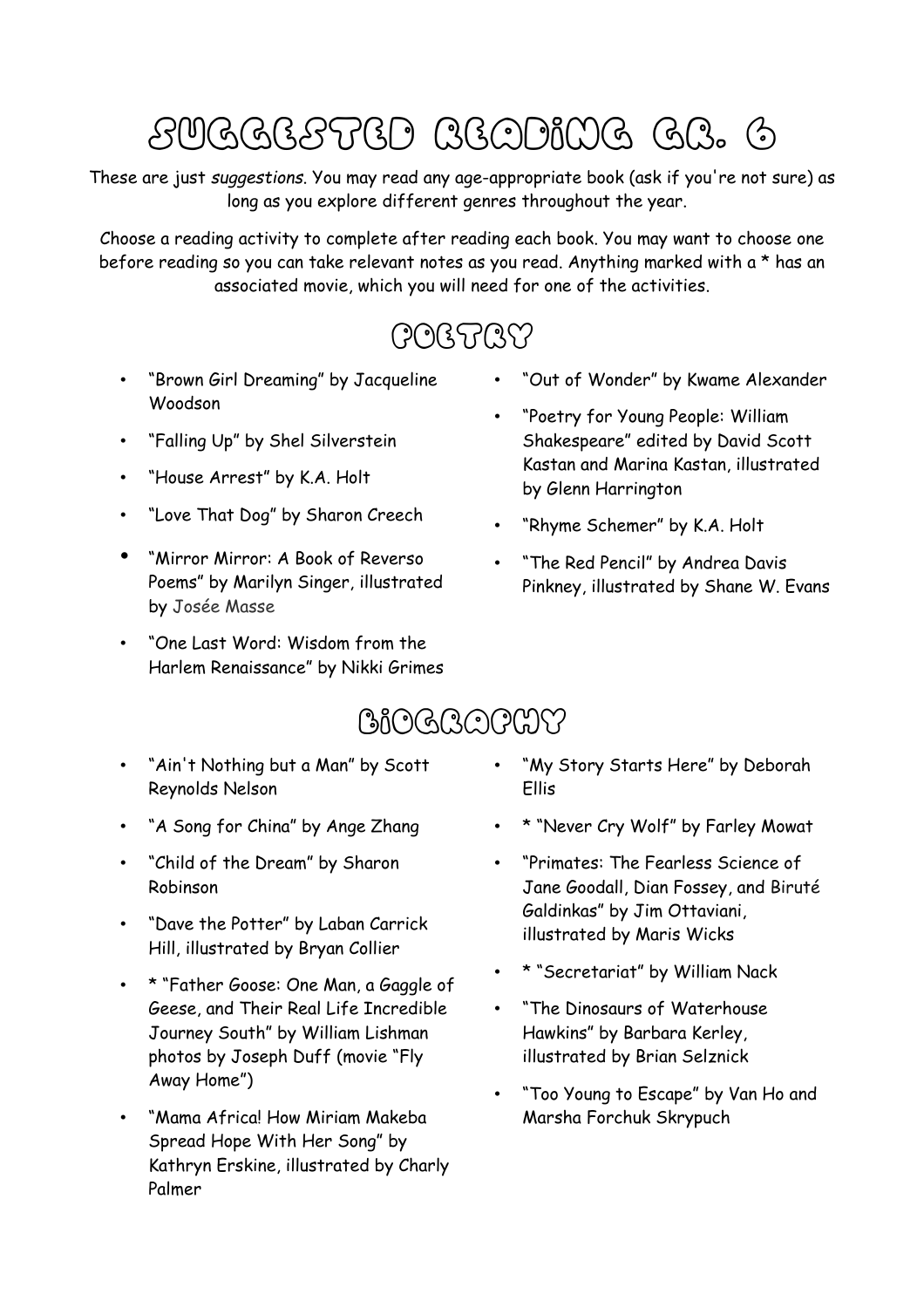## Informational

- "13 Art Mysteries Children Should Know" by Angela Wenzel
- "13  $\frac{1}{2}$  Incredible Things You Need to Know About Everything"
- "Food" by Erika Boas, Fiona Luray Wilhellm and Jeffrey David Wilhelm
- "Older Than Dirt: A Wild but True History of Earth" by Don Brown, illustrated by Dr. Mike Perfit
- "Pride: Celebrating Diversity & Community" by Robin Stevenson
- "Professor Astro Cat's Atomic Adventure" by Dr. Dominic Walliman, illustrated by Ben Newman
- "Speaking Our Truth: A Journey of Reconciliation" by Monique Gray Smith
- "Turtle Island" by Eldon Yellowhorn and Kathy Lowinger
- "What the Eagle Sees" by Eldon Yellowhorn and Kathy Lowinger

## Traditional Literature

Some of these are very old and nearly impossible to find. Fortunately they can be found in Project Gutenberg's library. I have marked these ones with "PG".

- "A Journey to the Mother of the Sea" by Mâliâraq Vebæk
- "Bluenose Ghosts" by Helen Creighton
- PG "Canadian Fairy Tales" by Cyrus Macmillan
- PG "Canadian Wonder Tales" by Cyrus Macmillan
- "Coyote Tales of the Northwest" by Thomas George
- PG "Grimm's Fairy Tales" edited by Frances Jenkins Olcott, illustrated by Rie Cramer
- "Golden Tales" by Lulu Delacre
- "Keepers of the Night" by Joseph Bruchac and Michael J. Caduto, illustrated by David Kanietakeron Faddden
- "Kiviuq and the Mermaids" by Noel McDermott, illustrated by Toma Feizo Gas
- "Mingan My Village: Poems by Innu School Children" by Roge
- "Raven's Great Light Show" by David Bouchard, illustrated by Jasyn Lucas\
- "The Adventures of Thor the Thunder God" by Lise Lunge-Larsen
- "The Flying Canoe: A Christmas Story" by Eric A. Kimmel, illustrated by Daniel San Souci and Justin San Souci
- "The Dragon Prince" by Thich Nhat Hanh
- "Trickster: Native American Tales" by Matt Dembicki
- "The Golden Phoenix and other French Canadian Fairy Tales" by Marius Barbeau
- "The Manitous" by Basil Johnston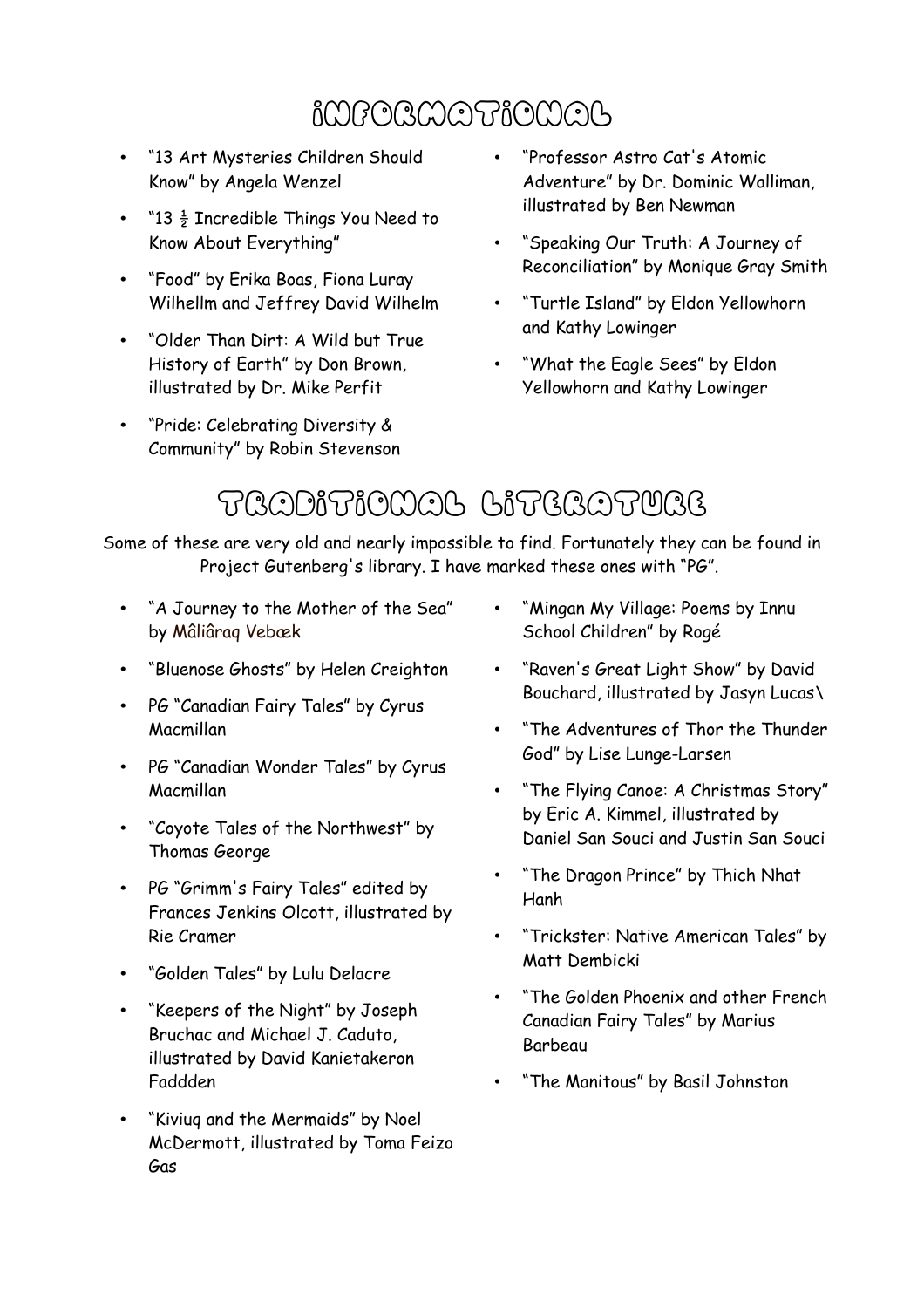## Mystery

- \* "Escape from Mr Lemoncello's Library" by Chris Grabenstein
- \* "Holes" by Louis Sachar
- "If You Find This" by Matthew Baker
- "Murder is Bad Manners" by Robin Stevens
- "Space Case" by Stuart Gibbs
- "The Great Adventures of Sherlock Holmes" by Arthur Conan Doyle (\*there are many movies and TV shows, if you can find one that corresponds with what you've read, you can use it)
- "The Greenglass House" by Kate Milford
- \* "The Invention of Hugo Cabaret" by Brian Selznick
- "The Justice Project" by Michael Betcherman
- "The Mysterious Benedict Society" by Trenton Lee Stewart
- "The Parker Inheritance" by Varian Johnson
- "The Strangers" by Margaret Peterson Haddix
- "The Westing Game" by Ellen Raskin
- "Three Times Lucky" by Sheila Turnage
- "Unstoppable Octobia May" by Sharon G. Flake
- "Vanished" by Sheela Chari
- "Who Killed Mr. Boddy?" by Eric Weiner

## Science Fiction

- "Among the Hidden" by Margaret Peterson Haddix
- \* "A Wrinkle in Time" by Madeleine L'Engle
- \* "Escape to Witch Mountain" by Alexander Key
- \* "Howl's Moving Castle" by Diana Wynne Jones
- \* "Journey to the Center of the Earth" by Jules Verne
- "Life as we Knew It" by Susan Beth Pfeffer
- "One Trick Pony" by Nathan Hale
- "Sal and Gabi Break the Universe" by Carlos Hernandez
- "Star Wars: Jedi Academy" by Jeffrey Brown
- "Tesla's Attic" by Neal Shusterman and Eric Elfman
- \* "The City of Ember" by Jeanne DuPrau
- \* "The Giver" by Lois Lowry
- "The Wild Robot" by Peter Brown
- "Tunnels" by Roderick Gordon and Brian Williams
- \* "Twenty Thousand Leagues Under the Sea" by Jules Verne
- "When You Reach Me" by Rebecca Stead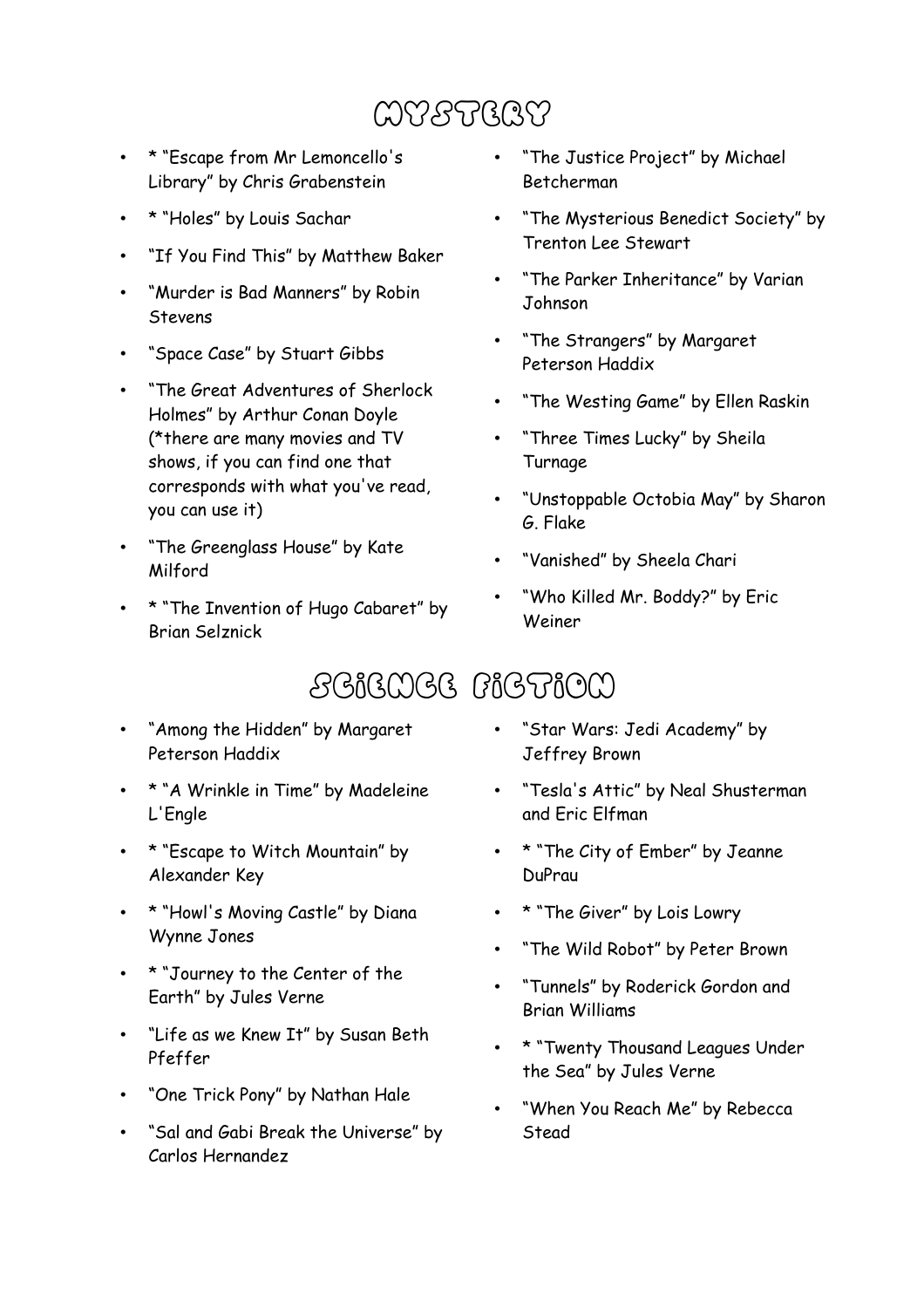# Realistic Fiction

- "As the Crow Flies" by Melanie Gillman
- "Doll Bones" by Holly Black
- "Freak the Mighty" by Rodman Philbrick
- "Front Desk" By Kelly Yang
- \* "Hatchet" by Gary Paulsen
- "Martin McLean, Middle School Queen" by Alyssa Zaczek
- "My Side of the Mountain" by Jean Craighead George
- "Gracefully Grayson" by Ami Polonsky
- "Orbiting Jupiter" by Gary D. Schmidt
- "Other Words for Home" by Jasmine Warga
- "Out of my Mind" by Sharon Draper
- \* "Shiloh" by Phyllis Reynolds Naylor
- \* "The Call of the Wild" by Jack London
- "The Epic Fail of Arturo Zamora" by Pablo Cartaya
- "The Inexplicable Logic of my Life" by Benjamin Alire Sáenz
- "The Lemonade War" by Jacqueline Davies
- "The Outsiders" by S.E. Hinton
- "The Season of Styx Malone" by Kekla Magoon
- "The Someday Birds" by Sally J. Pla
- "The Strange Case of Origami Yoda" by Tom Angleberger
- \* "Two Against the North" (originally "Lost in the Barrens") by Farley Mowat
- "Waiting for Normal" by Leslie Connor
- "Walk Two Moons" by Sharon Creech
- \* "Ways to Live Forever" by Sally Nicholls
- \* "Where the Red Fern Grows" by Wilson Raws
- "Wishtree" by Katherine Applegate
- \* "Wonder" by R.J. Palacio
- "Wringer" by Jerry Spinelli

#### Fantasy

- "Akata Witch" by Nnedi Okorafor
- \* "Alice's Adventures in Wonderland" by Lewis Carroll
- "Aru Shah and the End of Time" by Roshani Chokshi
- \* "The Magic Bedknob" by Mary Norton (movie "Bedknobs and Broomsticks")
- \* "Coraline" by Neil Gaiman
- "Diary of an 8-Bit Warriorr" by Cube Kid
- "The Castle in the Attic" by Elizabeth Winthrop
- \* "The Dark is Rising" by Susan Cooper
- \* "The Hobbit" by J.R.R. Tolkein
- "The Graveyard Book" by Neil Gaiman
- \* "The Lion, The Witch and The Wardrobe" C.S. Lewis
- \* "The Lightning Thief" by Rick Riordan
- \* "The Sheep-Pig" by Dick King-Smith (movie "Babe"